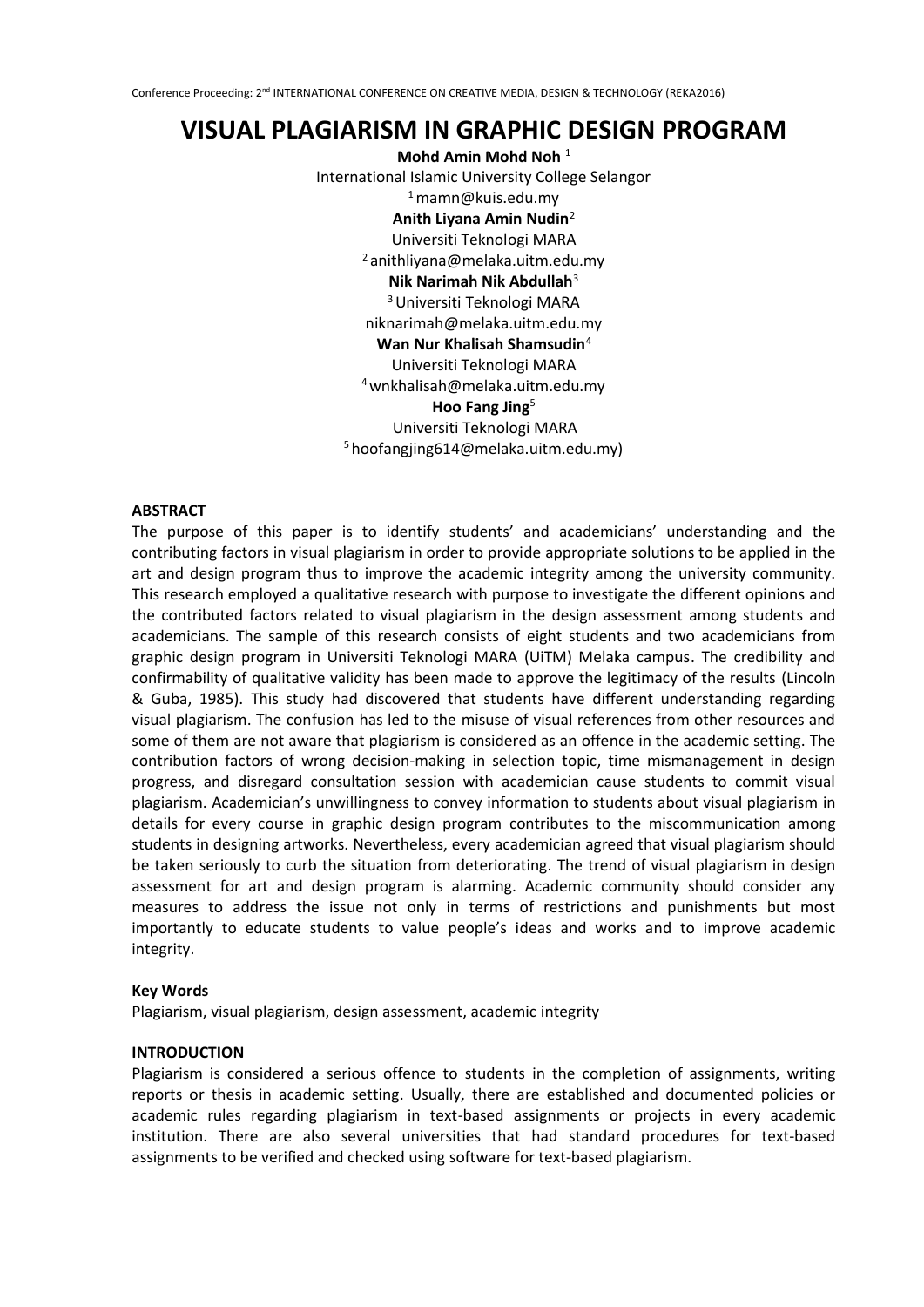Plagiarism in the general context can be defined as the practice of taking someone else's work and self-proclaimed the work as its own; or the use of other people's works or ideas without giving proper credit (Oxford Dictionaries; Merriam-Webster Dictionary). Plagiarism in the academic institution does not only happen in text-based assignment but somehow it has become more critical for non-text based media especially in visuals. Visual plagiarism cases had increased seriously among students in the graphic design program and without stern actions the problem could be further damaging. Most of the creative fields in universities especially the art and design program dominantly requires students to produce non-text based assignments including coding, audio, video, sculptures, 3D models, photography and visual designs. In graphic design program, students are required to produce new visual design to provide solution to visual communication problems. Rising issues of plagiarism in visual design had increased drastically and had been discussed especially in the social media. Malaysia has gained striking attention due to the disqualification of two winners during the recent Kancil awards as plagiarism was detected in the artwork. Figure 1 and 2 below has shown similarities in 'Professional Man' and 'Cross River Gorilla' both by Dentsu Utama an advertising agency which has been accused of plagiarising a Swedish artist and Tom Anders Watkins, British design student's artwork. Prior to that, the Tokyo 2020 Olympic committee members were faced allegations of plagiarism when the portrayed logo had showed major similarities to the Theatre De Liege logo. It is believed that more cases on visual plagiarism will be discovered with the advancement of technology and applications.



Figure 1: Left: Work by Tom Anders Watkins; Right: Dentsu Utama's 'Cross River Gorilla' (Source from: http://www.campaignlive.co.uk/)



Figure 2: Left: Work by Erik Johansson 'The Architect' (Reprinted with permission); Right: Work by Dentsu Utama's 'Professional Man' (Source from: http://www.campaignlive.co.uk/)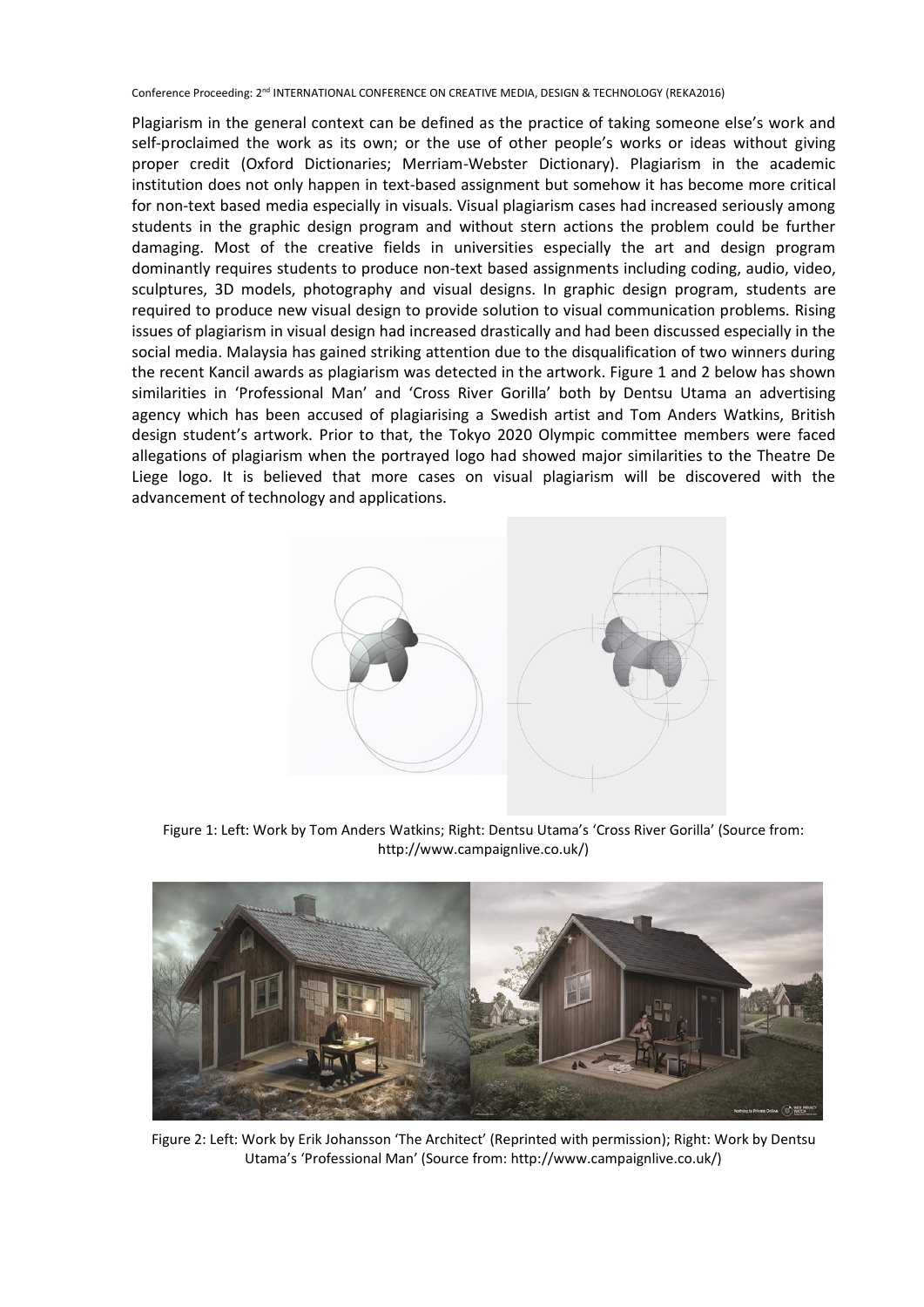In regard to this situation, it is important to address visual plagiarism from the beginning among students as young designers need to have clear understanding about visual plagiarism. This is to instil design ethics in their prior involvement in the creative industry.

# **LITERATURE REVIEWS**

Notably, visual plagiarism is identified in the design assessment when academician assess and value every visuals designed by students. Documentation of overall idea developments will prove further whether students can demonstrated the body of work is authentic or dubious. However, there are limited resources of literature when it comes to non-text based assignment especially concerning visual-related. Most of the time, students excuses of plagiarism is failed to understand the concept of visual plagiarism and academic integrity as escapism (Garrett & Robinson, 2012; Cook, Minichiello & Lawrence, 2014). In addition with the technology advancement and the internet accessibility, the opportunity of plagiarism happens in design assessment are almost visible (Economou, 2011; Grozea & Popescu, 2010; Gullifer & Tyson, 2010). Furthermore, academician who does not have a proper guidelines or clear definition of plagiarism and did not state a clear project brief of assignment related to academic integrity inadvertently let it happens (Foltŷnek, Rybička & Demoliou, 2013). One of the factors that contribute towards visual plagiarism is lack of awareness in drawing the border between being inspired and copying when students need to refer to one's artwork or design (Bradley, 2013). According to Ferguson (2011) no one starts out with original ideas and suggested that creative persons or students build their understanding through copying thus building their design knowledge. Therefore, they need to refer to established artworks or design in developing their understanding and creative judgement. However, there are big possibilities that this genuine admiration of styles or execution turned to copying especially when finding ways out from creative block as shortcut to the design process. Internet as an open source has also played its role in both ways; to encourage students and designers to utilize resources or to act negatively towards the reference (Howard & Davies, 2009; Davies & Howard, 2016). Deviant Art, Behance, Pinterest and other design blogs have been providing good platforms of creative references whereby saved images are easily placed in design software to be edited. Crowdsourcing design is also another risky platform thriving in the internet era to collect people's ideas without emphasising the origin of the ideas and the designers (Airey, 2012). Some businesses and competitions dominantly using crowd source to offer and to collect as much designs as they can get with minimum cost or rewards. Therefore, it can be an opportunity to exploit the design ideas and irresponsibly using it as their own. In university, the academic community is struggling to overcome the problems within visual plagiarism context whereby the availability of internet allows students to access information and visual without limits. Hence, it is important to cultivate academic integrity and understanding of visual plagiarism to hinder students from performing plagiarism in the academic setting.

# **PROBLEM STATEMENTS**

There is a blurred-line in definition of visual plagiarism due to act of copy and paste, borrowing images or manipulation; students' poor understanding or misunderstanding of the meaning and never aware of the act of resubmission of previous submitted works can be consider as plagiarism. (Gullifer & Tyson, 2010; Gynnild & Gotschalk, 2008; Curtis & Popal, 2011). Furthermore, the deficiency of the definitions could be heading people in different interpretations and aggravate the situation among design students. It is has worsen when academicians doesn't explain the academic integrity during academic session which might contribute to low awareness among students. Therefore, this paper to investigate a correlation between the acts of plagiarism among academic community with the lack of understanding about plagiarism and perhaps there is others possibilities which contributed to such act. This paper aims to answer the following research questions:

- What does visual plagiarism means to students and academicians?
- How visual plagiarism happens in design assessment?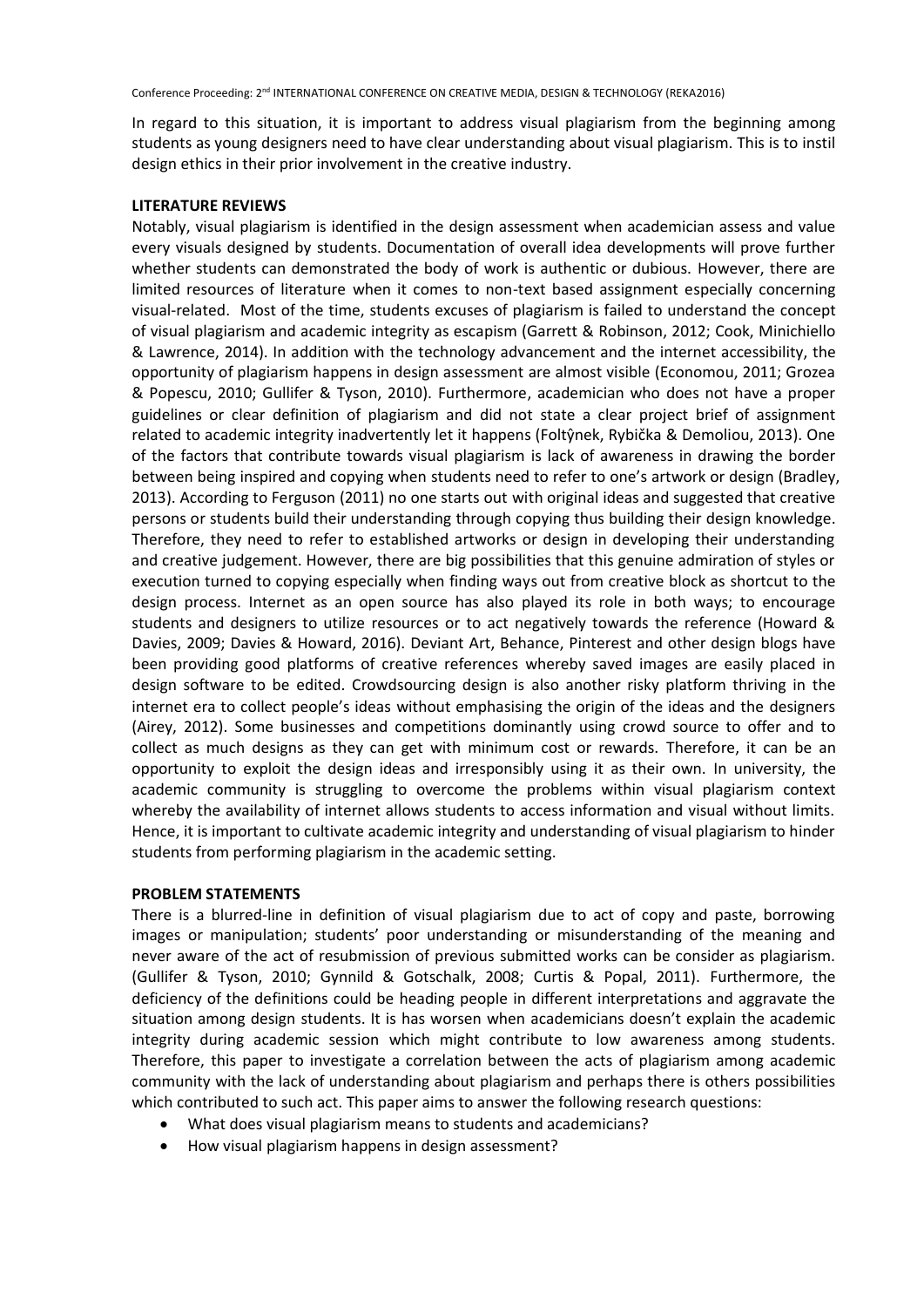• What actions can be taken by academicians to ensure students are well aware about visual plagiarism?

# **METHODOLOGY**

In this study, the interviews have been conducted by a small number of focus group which involves eight undergraduates in different semester undergoing diploma in graphic design. This random selection of respondents aims to evaluate their clarification of plagiarism and to explain the possibility of visual plagiarism during the design process. The discussion has also about the resources of references, implementation of references in design and the causes of visual plagiarism among design students. The discussion was recorded in order to collect data and written notes have been taken along the session conducted. Furthermore, in-depth interview were carried out to discuss the issues surrounded in visual plagiarism. The interview was conducted through face-to-face interview with the reliable academicians. The experts were acknowledged in graphic design program based on their experience in managing students' design assessments. The topic questions are focused on the roles of visual references in student's design projects, the sources of visual references, the implementation approach of visual references, the factors of visual plagiarism among students, the impact of visual plagiarism in students' design projects and the prevention mechanism of visual plagiarism in art and design program (see Figure 3). This qualitative approach has been judged through criteria proposed by Guba & Lincoln (1985) with credibility criteria; in preference to internal validity and confirmability criteria; in preference of objectivity. Credibility criteria can be argued as one of most important factors in establishing trustworthiness and to help honesty in informants while confirmability criteria is triangulation to reduce the effect of investigator bias and admission of researcher's belief and assumptions (Shenton, 2004). These criteria were purposely chosen to ensure the findings are reliable and valid within the natural setting. The limitation of this study is the focus group of students of Diploma in Graphic Design from Universiti Teknologi MARA (UiTM) Melaka campus. The suggestive evidence does not represent overall students in similar program or related programs under faculty of art and design in different campuses of UiTM. It is difficult to replicate findings using qualitative approaches which take place in natural setting for different environment and different respondents (Wiersma & Jurs, 2005). The findings also delimit the issue surrounding the argument of plagiarism in ideation or inspiration from other references because it is quite ambiguous to proof visually unless there is a continuous progress from the early development till the final outcome.



Figure 3: Qualitative methods applied in this study.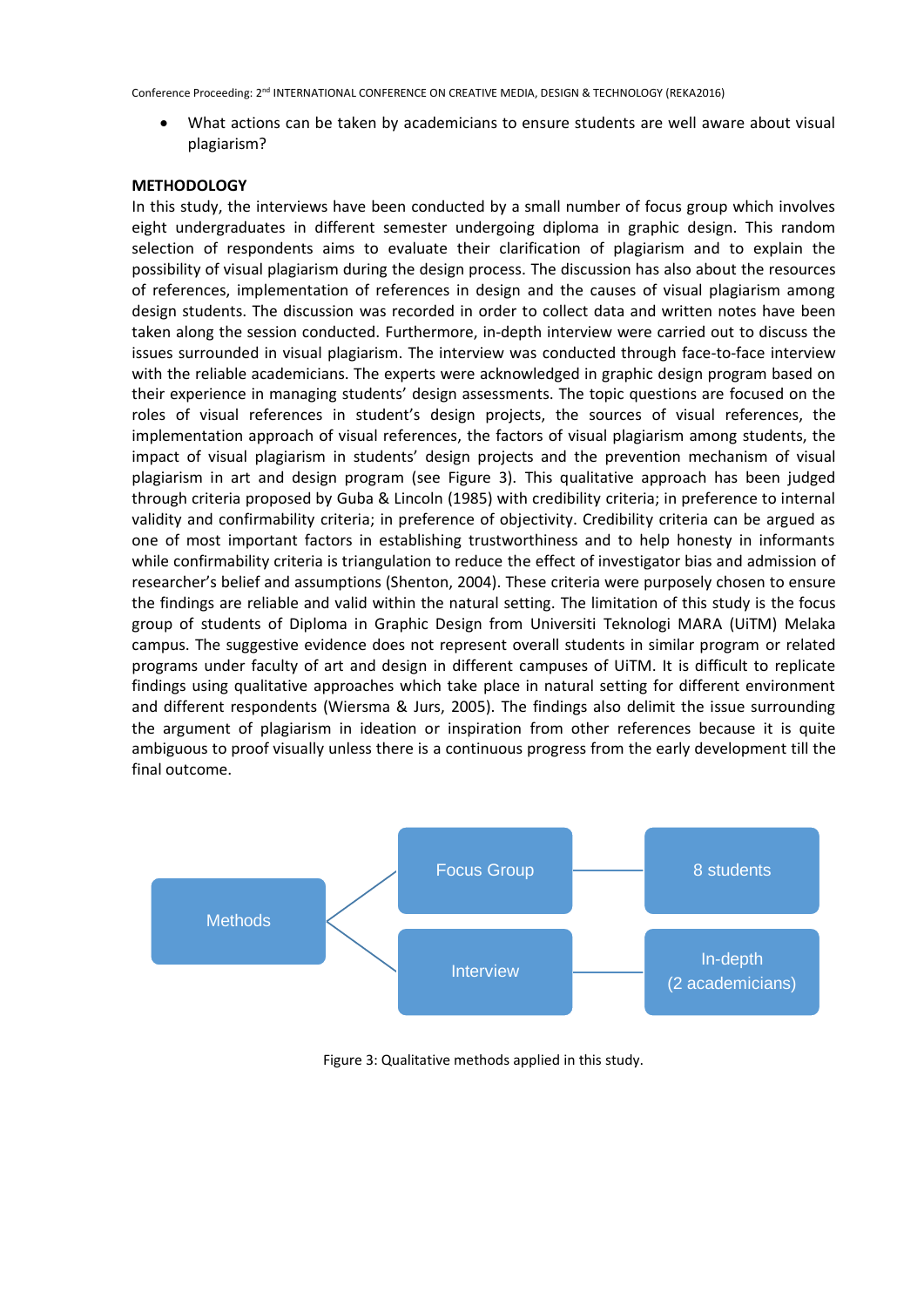#### **RESULTS & DISCUSSION**

## *Definition of visual plagiarism*

Based on the result of the focus group and the in-depth interviews conducted among students and academician, most of them have high awareness toward the definition of visual plagiarism except one respondent which is a first year student. Most of them relate visual plagiarism to copying visual from other sources and reused the previous design artwork from friends or relatives to be applied as their own design artwork. Academicians are fully aware and understood the appropriate use of visual references even though they have further clarification on the terms of application towards visual especially from internet while students have slight misconception to what extent visual references can be used in design artwork. Some of them especially the first year students might use the visual references as part of their design artwork without knowing it is part of plagiarism activity when not acknowledge the original designer. Even though they did realize that copying visual from internet is considered as plagiarism but most of them were unaware that it is an offence in the academic setting. In this situation, academicians were expecting students to be independent aware and that plagiarism is prohibited despite no formal notification from any parties from the academic community. From the staffs and academicians or students' association is responsible to clarify about visual plagiarism. Most of students are not aware of plagiarism in general even though it is stated in the university academic rules and regulations booklet. In related faculty and department, visual plagiarism are happens only among few academicians and the final years students. This is because they are required to produce more detailed research for their preferred topics and the design artworks could determine their final grades. Other academicians assumed that first years students will not perform such act and there is no urgency to obligate all students to adhere to the rules of visual plagiarism. However, with current trends of technology and students' adaptation in design activities in university and surrounding could affect and influence them to perform visual plagiarism.

## *Visual plagiarism in design assessment*

Students acknowledge that plagiarism is the last solutions in design assessment due to running out of ideas in the critical period; having difficulty in finishing-up design artwork and the due date of assessment is around the corner, even though the students realise the action could affect their grade. It is also discovered that some students get too obsessed by the style and creativity of their references and thus increased the tendencies of copying or plagiarising. Other than that, students tend to use visual from other sources because of wrong decision in selecting topic at early stage of design project which might require visuals that is difficult to be produced by them; either using computer software or photography. Most of the time, students are determined to focus on their preferred topic even though they are reminded by academician at the early stage to find different topics for their design artwork; academician had experience enough to oversight that students will unable to produce certain aspect of design production. Next, students are desperate to overcome their difficulty in completion their project by plagiarising. In the design assessment, basically academicians will require students to present their design artwork in a proper manner including documentation of design development and report. During assessment, students need to explain in details each and every process and procedures in producing their design artwork. A lot of plagiarism cases are identified during this particular session when students can hardly to convince the academician that the design artworks are genuinely produced by them. Majority of the students stumble upon not able to provide the documentation process in creating the design artwork or fail miserably to explain the procedure in having the design artwork in discussing. Furthermore, some academicians do have certain tendency or instinct based on their experience while assessing students' design artworks. They could see the originality or imitation of ideas produced by students. Academicians state that the overall abilities and performance among all of their respective students is in their knowledge; based on students availability in consultation session, commitment and contribution of students throughout the on-going design project and prior knowledge of students'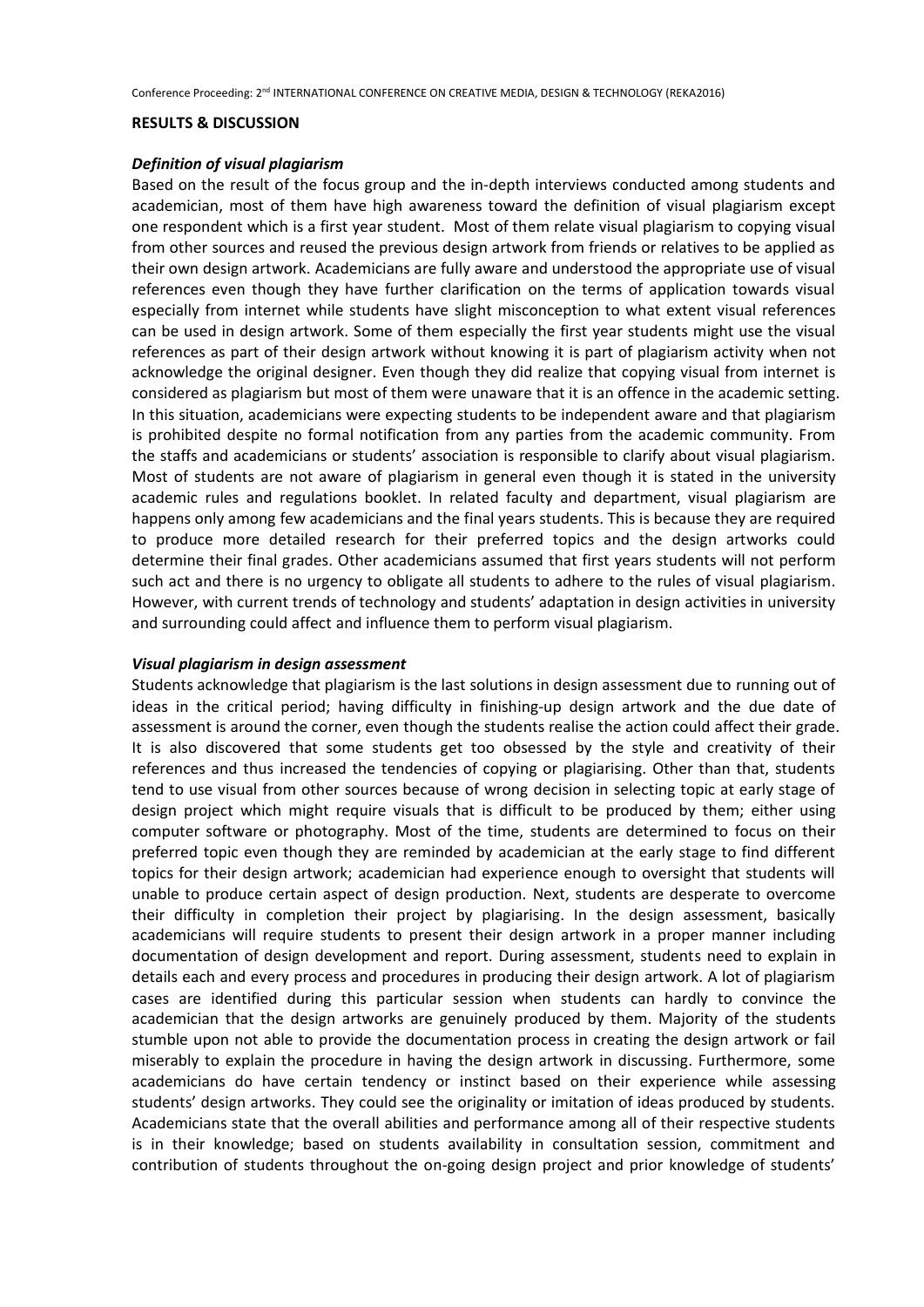academic and discipline record. With these criteria, some academicians can detect suspicious outcome from students in the design development during the whole design process. Throughout the question and answer session between academicians and students in the design assessment, most of that instinct is reliable. Based on the experience of the academicians, most students copy images from internet sources; whether it is raster-based or vector-based images. Most of the cases, students pretended to be the ownership of the visual and would hardly admit the images are acquired from internet unless they failed to provide enough evidence to support their claims. There are several cases that happened in which students were using their friends' visuals such as vector-based images with minimum changes that is still traceable. Academician also mentioned that there were no cases where students commit visual plagiarism by using friends' or relatives' previous design artwork entirely in the same university or others university which may prove difficult to detect.

# *The action towards visual plagiarism*

Visual plagiarism can be identified when reviewing and investigation found that one of the students has admittedly plagiarised in design assessment. Basically, the academicians will look further in detail on every aspect of the students' design research including documenting the design developments, soft copies of design artworks and its' final outcome in printing format or digital format. Most of academician will not considered any chance for plagiarism offenders if proven guilty. If refers to any academic rules and regulations in universities, the plagiarism as a general is serious offence in the academic setting. Therefore, students will fail in that particular course or program depending on the requirement. Hence, most academicians agrees that visual plagiarism should be treated as similar to text-based plagiarism because student are considered as having the intention to deceive to pass in particular assignment using plagiarised design artwork. Despite that some of academicians will give second chance to the particular student to produce other design artworks in certain period of time if the student is in the final year. Therefore, academicians explain that, the important of consultation session need to be taken seriously among academic community in any design progress to ensure that academician must be aware in every stage of development in students' design process. If consultation session was conducted in a proper manner, there will be less potential of students having visual plagiarism and academician is convince with the students' ability in producing design artwork.

## **CONCLUSION**

In the final analysis of this study, some of the students are well aware while others are on the contrary about visual plagiarism especially for the first year students. For students that are not well aware about the issue could contribute to the downturn of their integrity towards the process of designing artwork. The influence of negative attitudes such as wrong decision-making in selected topic, slow design progress, no consultation with academician, weak time management and lacking of design knowledge and skills contribute to the activity of visual plagiarism. Therefore, it is the responsibility of the academic community especially the academicians to emphasize the importance to convey information in the early stages to students about visual plagiarism in the academic setting. The academic community should also take responsibility to express the importance of plagiarism issues in the design context for students' awareness. Furthermore, early preventive actions could hinder the problems in the future and most importantly to foster academic integrity among students and hopefully it could improve the code of practice in designing while in the working industry. To consistently manage students' academic integrity toward visual plagiarism, there should have some proposal of guidelines and procedures for students to abide in developing design artworks. The guidelines must be informed and implemented early especially for the first year students for them to adapt a proper academy process in designing artworks till their final year. It is important to expand the use of visual plagiarism guidelines in every courses in the graphic design program and hopefully it can also bring positive contribution to other programs in the art and design disciplines. Every part of the academic community should encourage students to have advance design knowledge, skills in